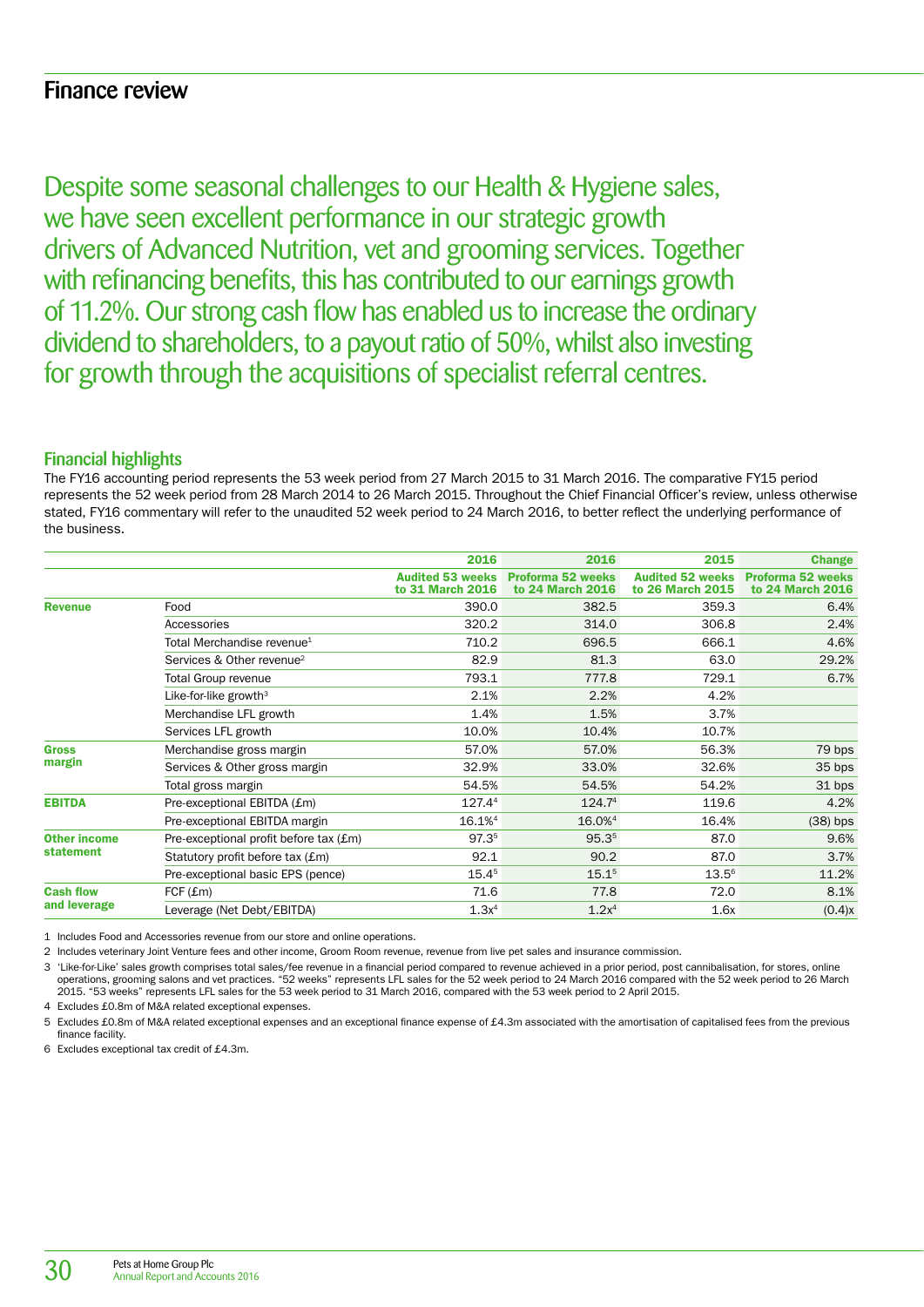Merchandise revenue

£696.5m +4.6%  $(015: \text{\textsterling}666.1m)$ 

Services revenue

£81.3m

+29.2%

(2015: £63.0m)

#### Sales and revenue

Total revenue grew by 6.7% to £777.8m (FY15: £729.1m), with particularly strong performance in Services, alongside good growth in our Food business. Like-for-like sales grew by 2.2%, driven by strength in Advanced Nutrition, VIP club momentum and growth in fee income from our veterinary practices and grooming salons. This was partially offset by the seasonal challenge to Health & Hygiene products, which was a negative contributor to like-for-like performance.

Total Merchandise revenue, which includes Food and Accessories, grew by 4.6% to £696.5m (FY15: £666.1m).

Food revenue grew strongly by 6.4% to £382.5m (FY15: £359.3m), reflective of excellent performance in dog food and treats, and both dog and cat Advanced Nutrition. Advanced Nutrition revenue grew by 12.3% to £163.2m (FY15: £145.4m), with our flagship private label Wainwright's a key contributor, growing by 17.4% to £47.0m (FY15: £40.1m). Grocery dog and cat food performance was weaker, where we are seeing the impacts of our space reduction and the ongoing competitive market environment in this category.

Accessories revenue grew by 2.4% to £314.0m (FY15: £306.8m). Revenue growth was significantly impacted by weakness in Health & Hygiene products, which saw particularly strong growth in the prior year and weather related challenges in the current year. We also saw a weaker performance in aquatics accessories, reflecting our space reallocations when we retrofit services into existing stores. Offsetting this to some degree was good performance in dog accessories across toys, bedding and training, where we have reinvigorated ranges this year.

Services revenue grew 29.2% to £81.3m (FY15: £63.0m), increasing participation to 10.5% of Group revenue (FY15: 8.6%). This reflects both new openings and another year of excellent growth in our vet practices and grooming salons. Growth in our Joint Venture veterinary practices was strong, generating fee income of £34.5m (FY15: £28.2m), up 22.3% compared with the prior year. Within our mature vet practices, revenue continued to grow ahead of the market.

#### Gross margin

Group gross margin expanded by 31bps to 54.5% (FY15: 54.2%), attributable to significant expansion in our Merchandise margin, as well as progression in Services margin.

Gross margin within Merchandise was 57.0%, an expansion of 79 bps on the prior year (FY15: 56.3%). This has primarily been achieved through improvements in terms with suppliers, alongside the mix shift from grocery to Advanced Nutrition foods, particularly the margin benefit from our private label Wainwright's. These positive movements more than offset the faster growth of food versus accessories.

Services gross margin, which was 33.0% in FY16 (FY15: 32.6%), expanded by 35 bps through the growing maturity of our veterinary practices. This positive benefit was partially offset by the increasing number of immature grooming salons in the portfolio, our ongoing investment in pet welfare and our acquisition of two veterinary referral centres during the period. The referral centres are operated as wholly owned businesses and therefore have lower margins than that of the Joint Venture fee income model.

Unless otherwise stated, all 2016 financials refer to the 52 weeks proforma period to 24 March 2016.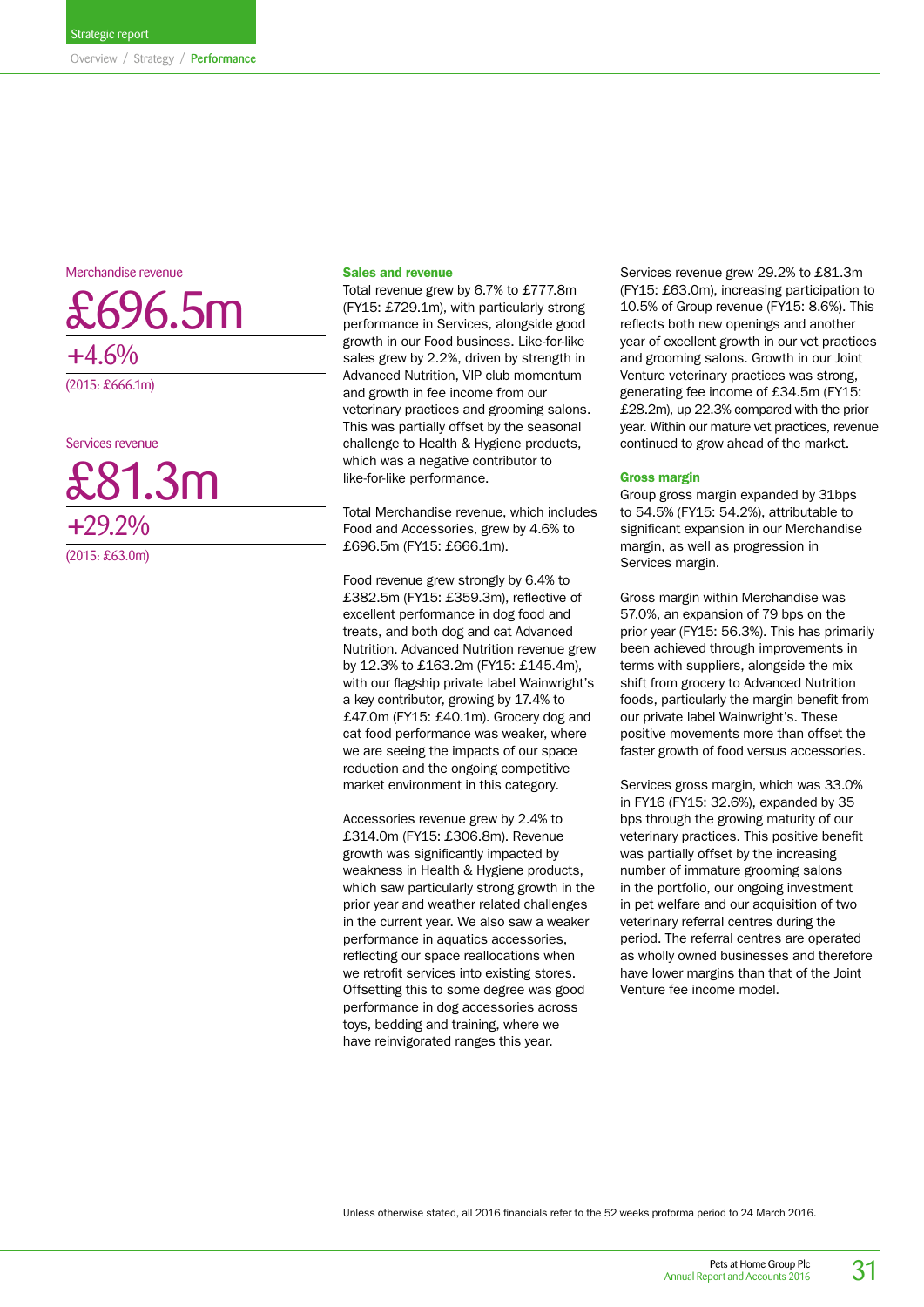# Operating costs

Selling and distribution expenses of £274.7m were broadly constant as a percentage of Group revenue at 35.3% (FY15: 35.4%). Occupation costs once again declined as a percentage of revenue as we benefit from a benign rental market and the offset to rental costs from the retrofitting of vet practices to stores. Colleague costs of £156.2m (FY15: £136.5m) increased as a result of our new store rollout and 'learn to earn' Steps training programme, alongside moving to an improved holiday pay scheme for our store colleagues. We also expanded our omni-channel colleague team to deliver the seamless shopping strategy.

Pre-exceptional administration expenses of £50.1m were 6.4% of revenue (FY15: 5.6%). The increase mainly reflects investment in the systems software and hardware to deliver our seamless strategy, and an increase in IFRS2 share based payment charges to £3.0m (FY15: £1.7m).

# EBITDA

Pre-exceptional EBITDA of £124.7m, which excludes £0.8m of M&A related exceptional expenses, represented a 4.2% increase on the previous year (FY15: £119.6m).

Pre-exceptional EBITDA margin declined by 38 bps when compared with the prior year. This reflects our commitment to strategic investment in the business, despite some of the top line challenges we saw from the seasonally impacted Health & Hygiene category. There was also a dilutive mix impact from the addition of our newly acquired speciality referral centres during the year.

# Finance expense

Pre-exceptional net finance expense was £4.8m, a significant decline from the prior year (FY15: £9.8m) as a result of our refinancing in April 2015. An exceptional non cash finance expense of £4.3m relates to the amortisation of capitalised fees associated with the previous financing facility.

# Taxation, trading profit & EPS

Underlying total tax expense for the period was £19.8m, an effective rate of 21% on pre tax profit.

Pre-exceptional trading profit for the period was £75.5m (FY15: £67.9m) which excludes £0.8m of M&A related exceptional expenses, the exceptional finance expense of £4.3m and their taxation impacts. Pre-exceptional basic earnings per share were 15.1 pence (FY15: 13.5 pence), showing strong growth of 11.2%, which reflects our operational expansion, the positive impact of refinancing and a lower corporation tax rate this year.

### Working capital

The cash movement in working capital for the 53 week period was an outflow of £3.6m, comprised of a £3.6m increase

in inventory, an increase in receivables of £6.8m, offset by an increase in trade and other payables of £6.8m. The 53rd trading week caused an overall adverse movement in working capital of £8.6m, comprised of £6.1m in trade receivables and £2.5m in trade and other payables. We therefore saw an underlying improvement in our working capital position of £5.0m on a 52 week basis.

### Capital investment

Capital investment in the 53 week period totalled £41.5m (FY15: £33.2m). The majority of our capital investment relates to the rollout of new stores and services, alongside the retrofitting of vet and grooming practices to the existing estate. When compared with the prior year, we have seen greater investment in systems to support the seamless shopping strategy and an increase in the number of wholly owned vet practices, where the Group incurs the full capital cost of build and fitout. We utilise wholly owned vet practices as a trial for potential new JV partners, and cycle around 50% of those opened into Joint Venture models during the year, recovering our initial capital investment.

On a cash basis, capital expenditure in the period was £36.8m (FY15: £30.4m).

Pre-exceptional EBITDA £124.7m  $+4.2%$ (2015: £119.6m)

Unless otherwise stated, all 2016 financials refer to the 52 weeks proforma period to 24 March 2016.